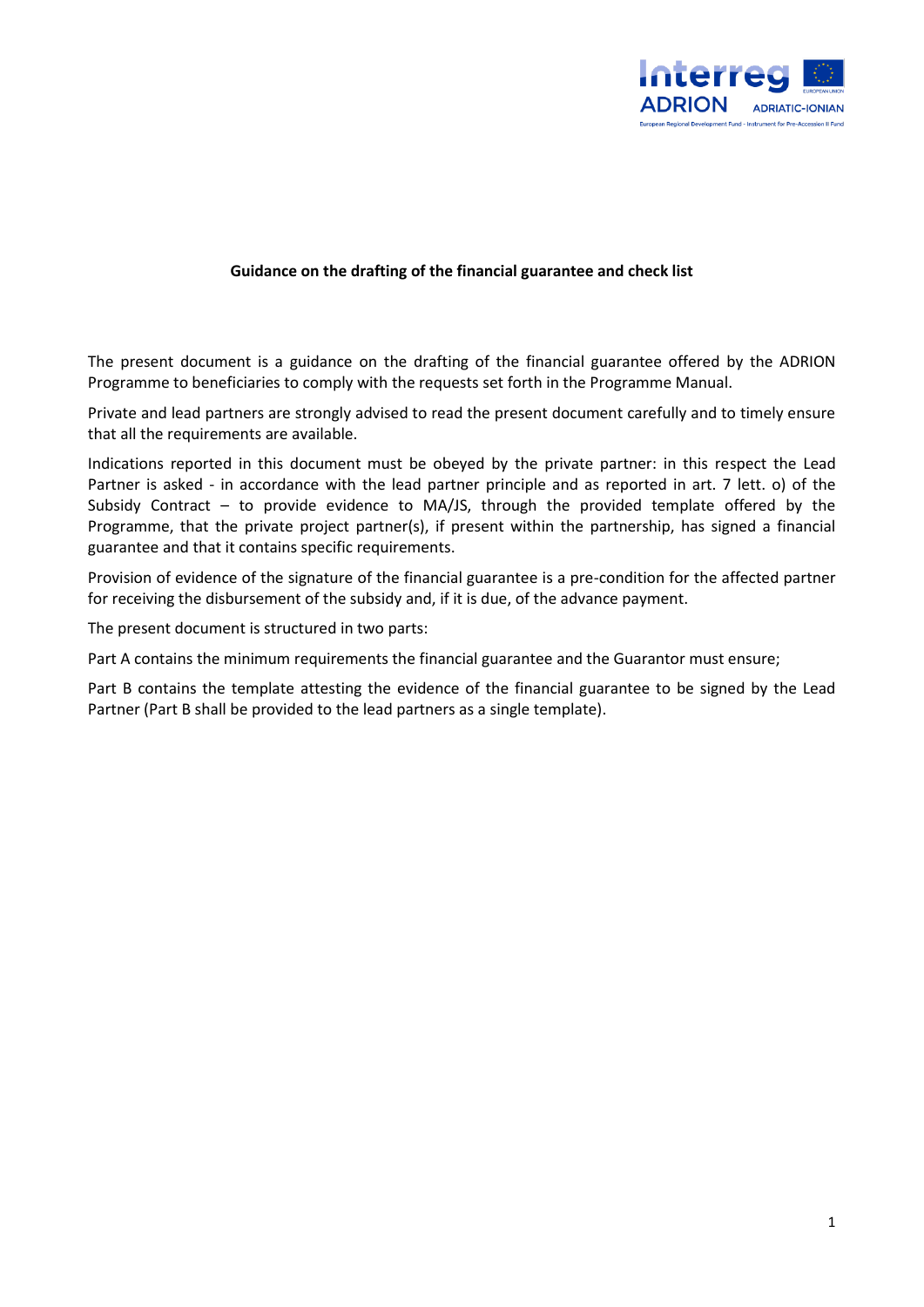# **Part A – Financial Guarantee characteristics and Guarantor requirements**

# **§ 1. Legal basis**

The legal provision for the issue of the present financial guarantee (hereinafter referred to as "Guarantee") is based on the following legal framework and guidelines:

- ADRION Programme Manual of the first call for proposals (paragraph 22 Contractual provisions), according to which the financial guarantee shall be for an amount covering the affected project partner EU contribution (ERDF or IPA II co-financing) and lasting one year after the approval of the project final report;
- Decision of the Monitoring Committee of the ADRION Programme dated 10 May 2017 granting a subsidy to the operation in subject;
- Partnership Agreement signed between the Lead Partner of the project and the Project Partners;
- Approved application form<sup>1</sup> as attached to the Subsidy Contract defining the project partner eligible budget.

# **§ 2. Subject of the financial guarantee**

The subject of the financial guarantee (hereinafter: Guarantee Holder) is the project private partner involved in the ADRION operation<sup>2</sup>.

### **§ 3. Guarantee beneficiary**

**.** 

The Beneficiary of the guarantee is the Interreg V-B Adriatic-Ionian – ADRION - Managing Authority, Emilia-Romagna Region – Directorate General Resources, Europe, Innovation, and Institutions of the Emilia-Romagna Region – Viale Aldo Moro, 18 – 40127 Bologna (Italy) BIC: xxxxxxxxxx

### **§ 4. Duration and termination of the Guarantee**

The guarantee shall expire one year after the submission of the Project Final Report as defined in § 5.3 of the Subsidy Contract and § 18 of the Partnership Agreement. If for whatever reason the Project Final Report cannot be approved at the latest 3 months after the guarantee termination date, a new or an extended guarantee for the same amount as in the initial guarantee shall be provided for a period ending one year after the finalization of the approval process of the final report. Similarly, a new or an extended guarantee for the same amount shall be provided if 3 months before the guarantee termination date an audit in accordance with § 12 of the Subsidy Contract and § 14 of the Partnership Agreement is still pending. The duration of this extended or new guarantee shall be reasonably determined by the Beneficiary on the basis of the expected duration of the audit plus a reasonable safety margin.

 $<sup>1</sup>$  It is suggested to include the application form as an annex of the financial guarantee.</sup>

<sup>&</sup>lt;sup>2</sup> Do not forget to include in the document the number of the operation, its title and acronym.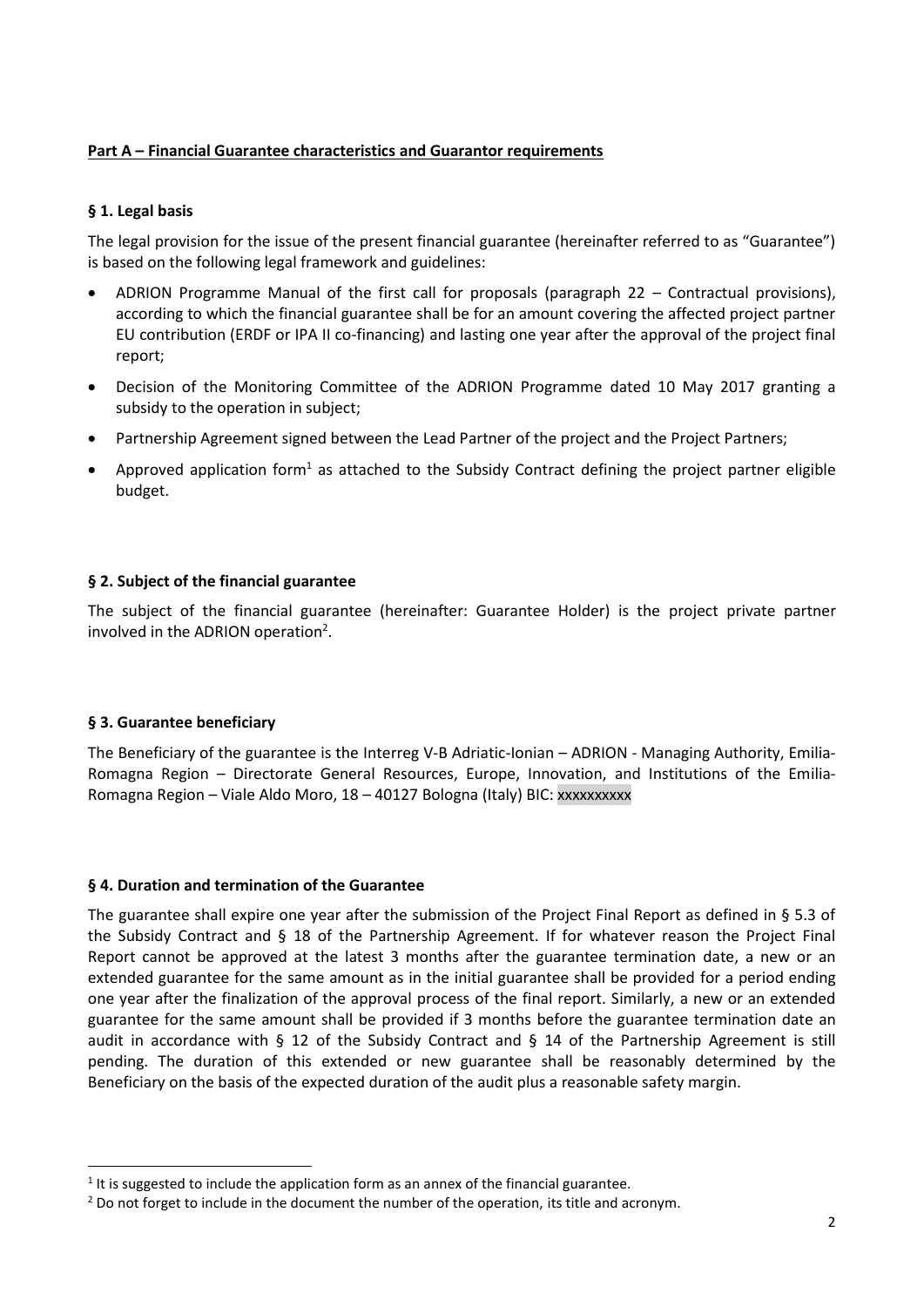# **§ 5. Guarantee provided by a third party other than a financial institution**

As a general rule, the guarantee is provided by a financial institution<sup>3</sup>; the guarantee may also be provided by a third party/parties (e.g.: the partners involved in the same funded ADRION project) other than a financial institution (hereinafter: the Guarantor). The Guarantee may also take the form of a joint guarantee.

The Guarantor acknowledges having a perfect knowledge of the clauses and conditions of the obligations included in the Partnership Agreement, as well as of the financial situation related to the Guarantee Holder in order to assess its situation prior to undertaking this commitment. As long as the Guarantor is bound by this commitment, it is responsible for monitoring the Guarantee Holder's situation, the Beneficiary having no duty of information to the Guarantor in this respect.

The Guarantor undertakes to provide a guarantee for the Guarantee Holder to the benefit of the Beneficiary, under the terms and conditions laid out in the present Guidelines, and shall guarantee the payment of all sum due from the Guarantee Holder to the Beneficiary in principal.

# **§ 6. Minimum requirements and obligations of third party/ies acting as Guarantor other than a financial institution.**

A Guarantor other than a financial institution must at least:

- being in continuous operation as a business entity not shorter than 2 fiscal years<sup>4</sup>;
- transmit a *patronage letter<sup>5</sup>* subscribed by the legal representative of the Guarantor to the Lead Partner of the funded ADRION operation, stating its commitment to undertake a guarantee obligation for the benefit of the project partner. The patronage letter must be written in English language.

# **§ 7. Payment of the Guarantee**

1

The Guarantor irrevocably assumes a guarantee obligation up to the private partner EU co-financing pursuant to Art. 1936 and following articles of the Italian Civil Code (Codice Civile).

Guarantee may be called in at any time by the Beneficiary during the period specified under  $\S 4$  by sending a Letter of Demand which shall also include a statement that the project partner has failed to fulfill its obligations under the Partnership Agreement and specifying the amount being claimed in EUR.

The Guarantor shall execute the guarantee only upon presentation of such a document signed by the Beneficiary within 20 working days. No further requirements are necessary for paying the guarantee.

The Guarantor shall not be in a position to withhold payment of the demanded amounts from the Beneficiary or require any further documents or declarations from any party.

The Guarantor expressly waives all benefits of discussion and division in regard to the Beneficiary, and undertakes to make payment up to the limit of the commitment, without any need for the Beneficiary to take legal proceedings against the Guarantee Holder.

<sup>&</sup>lt;sup>3</sup> The definition "financial institution" includes banks, [trust companies,](https://www.investopedia.com/terms/d/debtfinancing.asp) [insurance companies,](https://www.investopedia.com/terms/c/creditor.asp) and brokerage firms or investment [dealers.](https://www.investopedia.com/terms/b/bondholder.asp)

<sup>&</sup>lt;sup>4</sup> To be proofed through provision of the last 2 balance sheets to the lead partner or signed declarations by the board of statutory auditors.

<sup>&</sup>lt;sup>5</sup> The letter must contain the minimum requirement set forth in the present guidelines.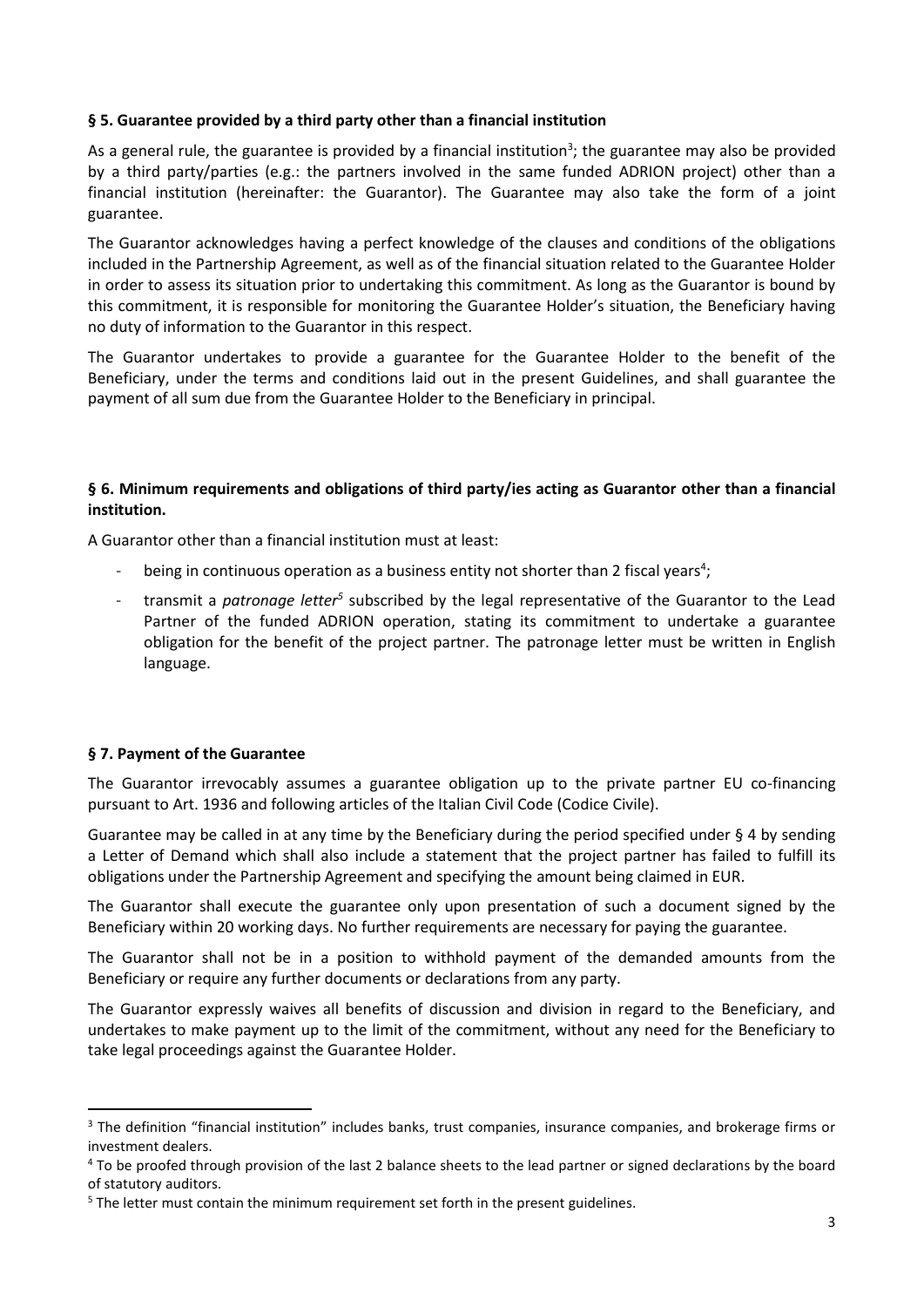# **§ 8. Guarantor liability**

If the Guarantor decides to terminate the period of liability under its guarantee, the Lead Partner must be duly informed at least 90 days before the proposed termination date; the lead partner is in charge of notifying the Beneficiary. The Beneficiary's acknowledgment is necessary for the termination of the period of liability for all or a specified portion of the Guarantor's guarantee.

The Guarantor remains however liable for all work and workmanship performed during the period of guarantee efficacy.

It is in the project partner liability to provide a suitable replacement security instrument before the termination of the period of liability under the Guarantor.

### **§ 9. Guarantor succession**

All persons/bodies succeeding to the rights of the Guarantor for any reason or claim (such as in the case of a merger or division etc.) shall be bound jointly and severally to the Beneficiary to fulfil the guarantee under the same conditions as the Guarantor. The Beneficiary shall be able to demand payment from any of these persons/bodies of all amounts that the Beneficiary would have been entitled to demand of the Guarantor, without any division of recourse among these persons being imposed on the Beneficiary.

### **§ 10. Miscellaneous**

Amounts blocked in bank accounts of the affected partners cannot be accepted as financial guarantee.

Any modification and amendment to the Guarantee shall be made in writing. All notices and declarations pursuant to the guarantee shall be made in writing.

All costs, if any, resulting from the establishment of the Guarantee, including, but not limited to, all advisors fees, shall be borne by the Guarantee Holder where they occurred.

All stamp duties arising in connection with the establishment or performance of this Guarantee (if any) shall be borne by the Guarantor.

The guarantee must be printed on the Guarantor headed paper, signed and dated.

The Beneficiary reserves the right to check whether the guarantee has been signed by affected partner and if it is compliant with the minimum requirements reported.

### **§ 11. Applicable Law and Jurisdiction**

The guarantee and the effect given to it shall be governed exclusively by the Italian law. Any dispute relating to the guarantee or to any payment made in the context thereof shall be exclusively decided by the competent Civil Court of Bologna (Italy). Legal proceedings shall be in Italian.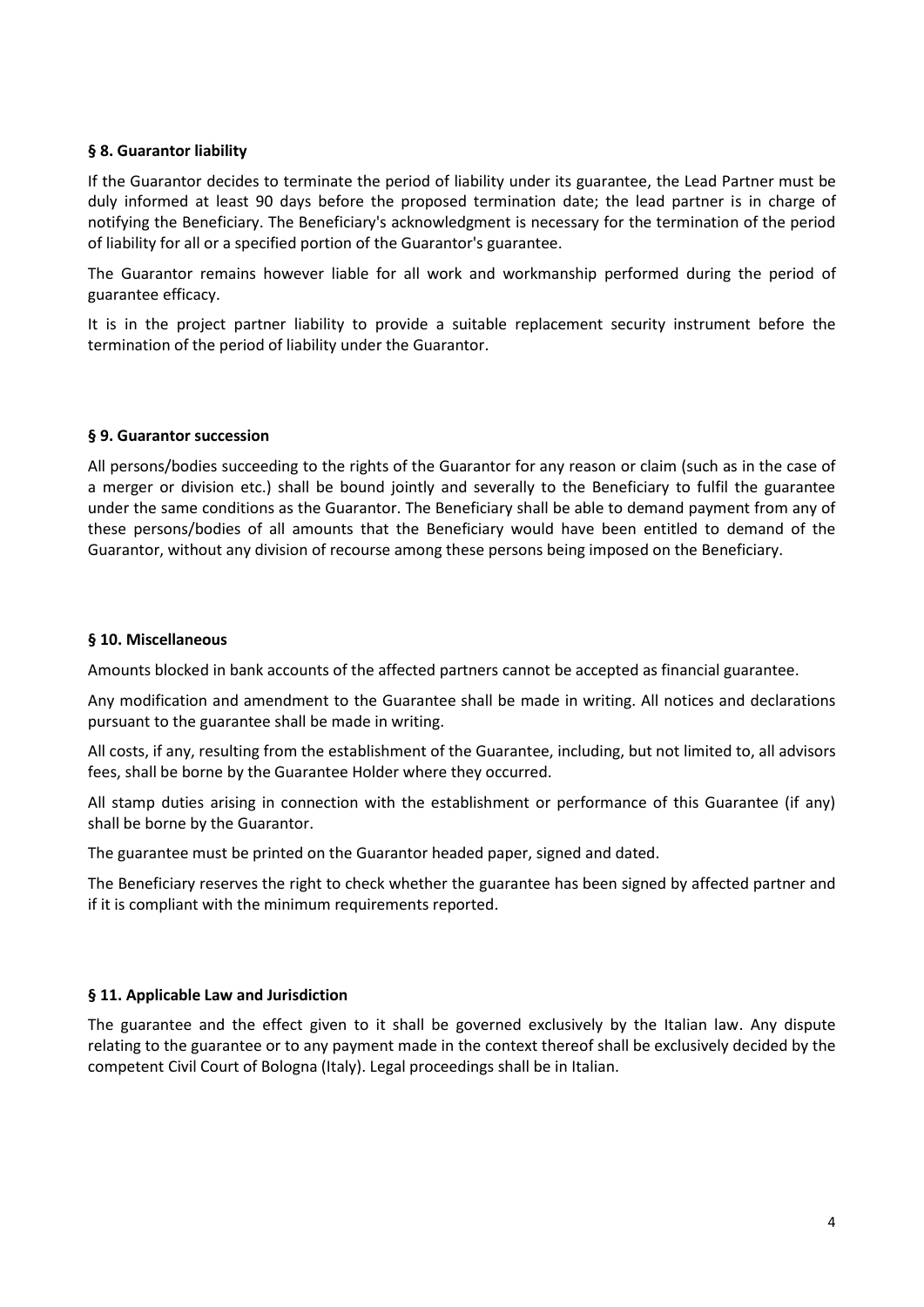# **Part B - template attesting the evidence of the financial guarantee to be signed by the Lead Partner**

# Lead Partner headed letter

I, the undersigned [name, surname], in my capacity as the legal representative / delegated person of [name of the Lead applicant in original language and name of Lead applicant in English] acting as Lead Applicant of the project [number, acronym] declare having received copy of the financial guarantee of the private project partner [name of the project partner]<sup>6</sup>.

In relation to the above I declare that:

1

|                                                                                                                                                                                                                                                                                               | <b>Yes</b> | <b>No</b> |
|-----------------------------------------------------------------------------------------------------------------------------------------------------------------------------------------------------------------------------------------------------------------------------------------------|------------|-----------|
| The financial guarantee has been provided by a financial institution.                                                                                                                                                                                                                         |            |           |
| The financial guarantee has been provided by a Guarantor other than a financial<br>institution (please specify below):                                                                                                                                                                        |            |           |
| In case the financial institution is located in an IPA Partner State, it offers<br>guarantees equivalent to those offered by a financial institution of an EU Partner<br>State.                                                                                                               |            |           |
| The Guarantee has as beneficiary the ADRION Managing Authority.                                                                                                                                                                                                                               |            |           |
| The Guarantor other than a financial institution is in continuous operation as a<br>business entity for at least 2 fiscal years (statement to be confirmed through the<br>declarations reported in the two last balance sheets or signed declarations by the<br>board of statutory auditors). |            |           |
| The Guarantor other than a financial institution has transmitted a patronage letter<br>subscribed by its legal representative to the lead partner.                                                                                                                                            |            |           |
| The Guarantee covers a period equal to the project duration plus an additional year<br>after the approval of the last project final report.                                                                                                                                                   |            |           |
| The Guarantee refers to the EU co-financing amount of the private partner as<br>reported in the application form attached to the subsidy contract and shall be paid<br>in EUR.                                                                                                                |            |           |
| The Guarantee ensures the payment to the ADRION Managing Authority within 20<br>working days from the receipt by the Managing Authority/Beneficiary Letter of<br>Demand.                                                                                                                      |            |           |
| The Guarantor declares of not withholding payments and requiring any further<br>documents or declarations from any party.                                                                                                                                                                     |            |           |

<sup>&</sup>lt;sup>6</sup> In case more private partners are involved, one declaration per each private partner has to be provided.